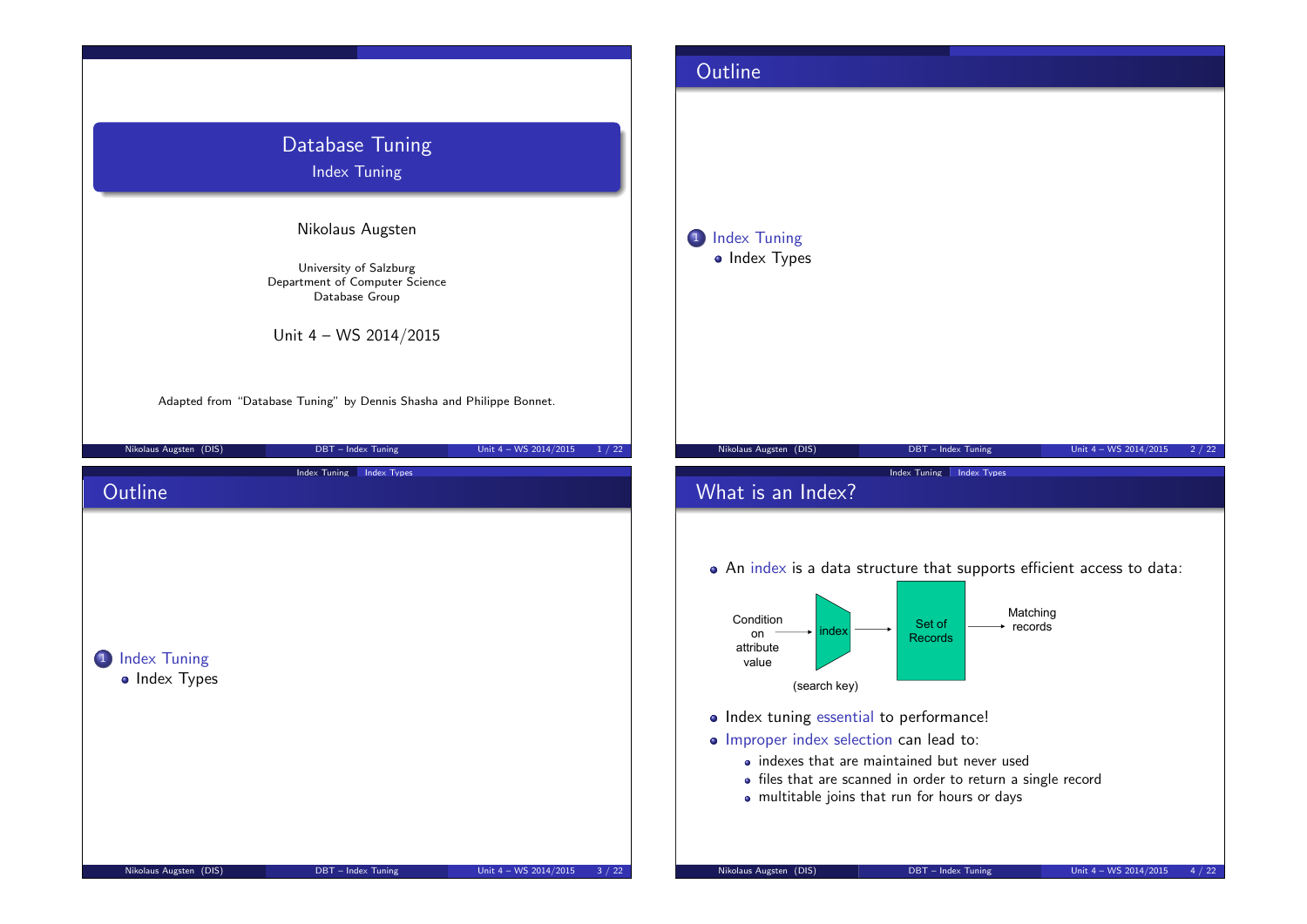## Key of an Index

# Search key or simply "key" of an index: • single attribute or sequence of attributes • values on key attributes used to access records in table **•** Sequential Key: • value is monotonic with insertion order • examples: time stamp, counter • Non-sequential Key: • value unrelated to insertion order examples: social security number, last name Note: index key different from key in relational theory • relational theory: key attributes have unique values • index key: not necessarily unique Nikolaus Augsten (DIS) DBT – Index Tuning Unit 4 – WS 2014/2015 5 / 22 Index Tuning Index Types

Index Tuning Index Types

### Sparse vs. Dense

• Sparse index: pointers to disk pages • at most one pointer per disk page usually much less pointers than records

#### • Dense index: pointers to individual records

- one key per record
- usually more keys than sparse index
- o optimization: store repeating keys only once, followed by pointers





record **r** 

# Index Characteristics

- Indexes can often be viewed as trees  $(B^+$ -tree, hash)
	- some nodes are in main memory (e.g., root)
	- nodes deeper down in tree are less likely to be in main memory

Index Tuning Index Types

- Number of levels: number of nodes in root-leaf path
	- a node is typically a disk block
	- one block read required per level
	- reading a block costs several milliseconds (involves disk seek)
- Fanout: number of children a node can have
	- **a** large fanout means few levels
- Overflow strategy: insert into a full node n
	- $B^+$ -tree: split *n* into *n* and *n'*, both at same distance from root
	- overflow chaining:  $n$  stores pointer to new node  $n'$

Index Tuning Index Types

Nikolaus Augsten (DIS) DBT – Index Tuning Unit 4 – WS 2014/2015 6 / 22

Sparse vs. Dense

#### • Number of pointers:

ptrs in dense index  $=$  records per page  $\times$  ptrs in sparse index

- Pro sparse: less pointers
	- typically record size is smaller than page size
	- less pointers result in less levels (and disk accesses)
	- **uses** less space
- Pro dense: index may "cover" query

record | **record**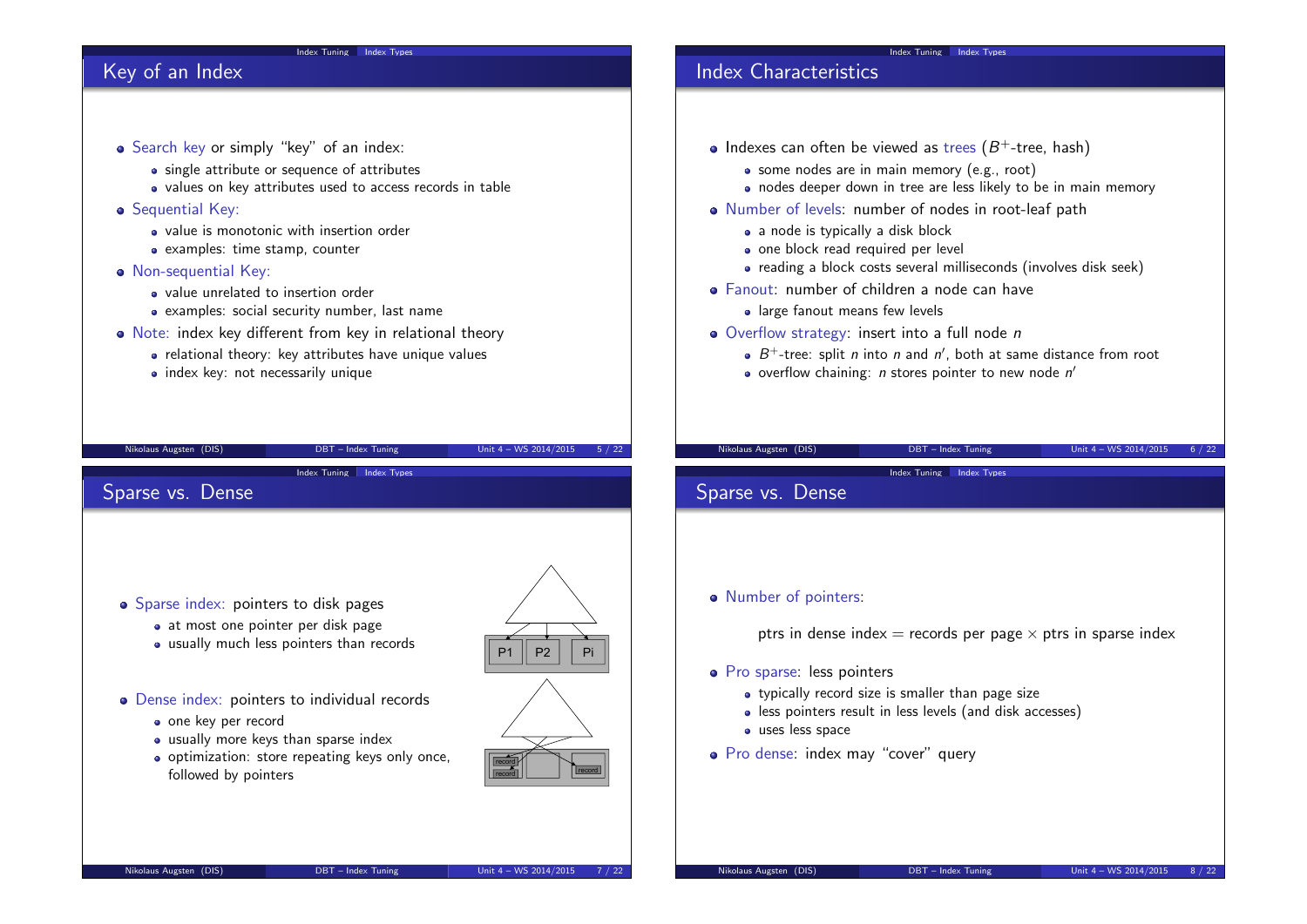### Covering Index

## Clustering vs. Non-Clustering • Clustering index on attribute X (also primary index)  $\bullet$  records are grouped by attribute X on disk  $B^+$ -tree: records sorted by attribute X • only one clustering index per table • dense or sparse Records • Non-clustering index on attribute  $X$ (also secondary index) • no constraint on table organization • more than one index per table • always dense Records

Index Tuning Index Types

Index Tuning Index Types

Nikolaus Augsten (DIS) DBT – Index Tuning Unit 4 – WS 2014/2015 10 / 22

# Equality Join with Clustering Index

### **•** Example query:

SELECT Employee.ssnum, Student.course FROM Employee, Student

WHERE Employee.firstname = Student.firstname

- Index on Emplyee.firstname: use index nested loop join
	- for each student look up employees with same first name
	- all matching employees are on consecutive pages
- Index on both firstname attributes: use merge join
	- read both tables in sorted order and merge  $(B^+$ -tree)
	- each page read exactly once
	- works also for hash indexes with same hash function

# fast: data records are not accessed

• Covering index:

• Example 1: dense index on lastname

SELECT COUNT(lastname) WHERE lastname='Smith'

Example 2: dense index on A, B, C (in that order)

• answers read-only query within index structure

| • covered query: | • covered query, but not prefix: |
|------------------|----------------------------------|
| SELECT B, C      | SELECT A, C                      |
| FROM R           | FROM R                           |
| WHERE $A = 5$    | WHERE $B = 5$                    |
|                  |                                  |

- non-covered query: D requires data access
- SELECT B, D FROM R
- WHERE  $A = 5$

Nikolaus Augsten (DIS) DBT – Index Tuning Unit 4 – WS 2014/2015 9 / 22

### Clustering Indexes

- Can be sparse:
	- fewer pointers than non-clustering index (always dense!)

Index Tuning Index Types

- **Good for multi-point queries:** 
	- equality access on non-unique attribute
	- all result records are on consecutive pages
	- example: look up last name in phone book
- Good for range, prefix, ordering queries:
	- works if clustering index is implemented as  $B^+$ -tree
	- prefix example: look up all last names starting with 'St' in phone book
	- result records are on consecutive pages
- Good for equality join:
	- fast also for join on non-key attributes
	- index on one table: indexed nested-loop
	- index on both tables: merge-join
- Overflow pages reduce efficiency:
	- if disk page is full, overflowing records go to overflow pages
	- overflow pages require additional disk accesses

- 
- 
- 
- -
	-
-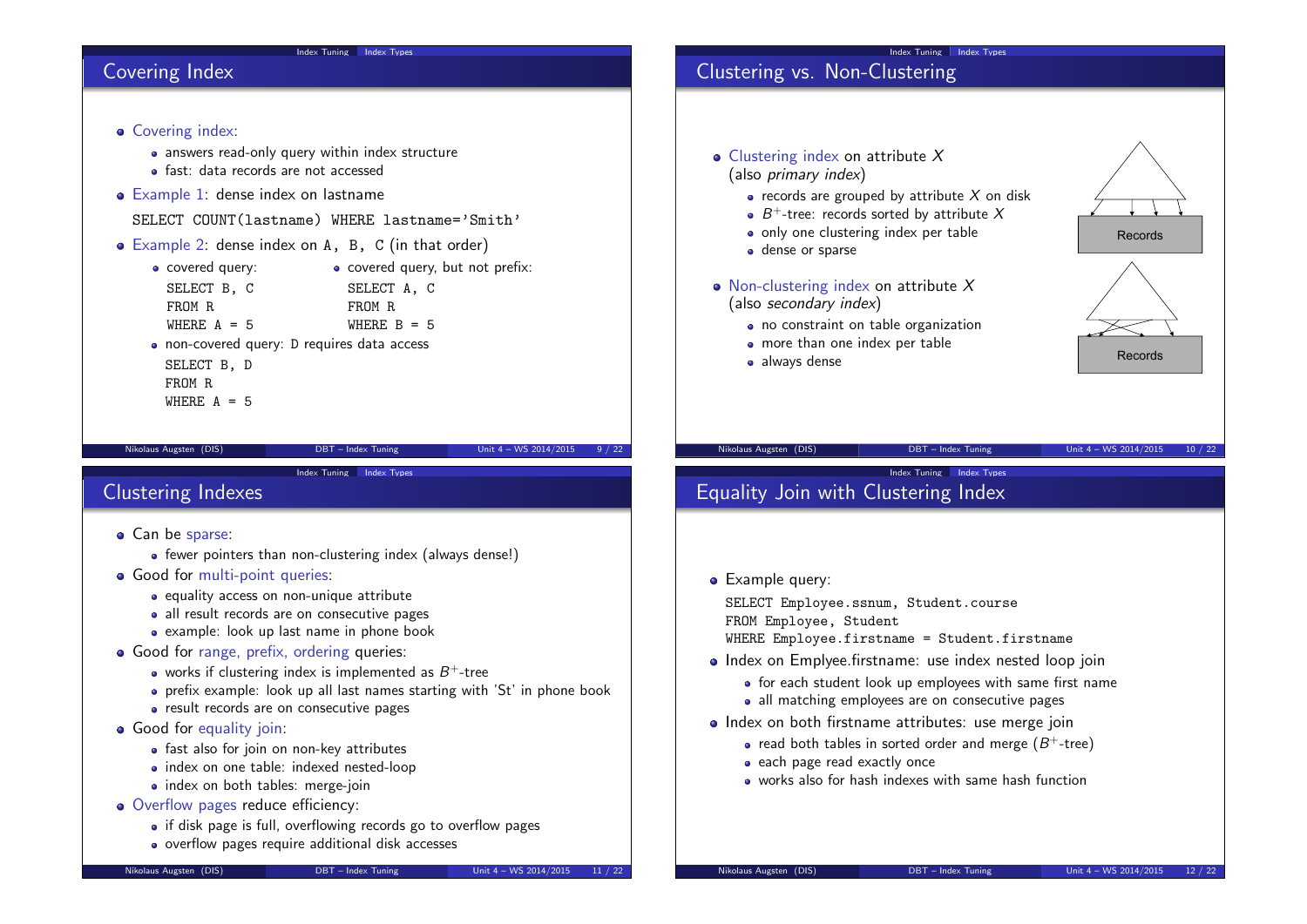### Clustering Index and Overflow Pages

- Why overflow pages? • clustering index stores records on consecutive disk pages • insertion between two consecutive pages not possible • if disk page is full, overflowing records go to overflow pages Additional disk access for overflow page: reduced speed
- Overflow pages can result from:
	- inserts
	- updates that change key value
	- updates that increase record size (e.g., replace NULL by string)
- Reorganize index:
	- invoke special tool
	- or simply drop and re-create index

#### Nikolaus Augsten (DIS) DBT – Index Tuning Unit 4 – WS 2014/2015 13 / 22

Index Tuning Index Types

### Non-Clustering Index

- Always useful for point queries.
- Particularly good if index covers query.
- Critical tables: covering index on all relevant attribute combinations
- Multi-point query (not covered): only good if query not too selective
	- $nR$ : number of records returned by query
	- $\bullet$  nP: number of disk pages in table
	- $\bullet$  the nR records are uniformly distributed over all pages
	- thus query will read min( $nR$ ,  $nP$ ) disk pages
- Index may slow down highly selective multi-point query:
	- scan is by factor 2–10 faster than accessing all pages with index
	- $\bullet$  thus nR should be significantly smaller than nP

### Overflow Strategies

- Tune free space in disk pages:
	- Oracle, DB2: pctfree (0 is full), SQLServer: fillfactor (100 is full)
	- free space in page is used for new or growing records
	- little free space: space efficient, reads are faster
	- much free space: reduced risk of overflows
- Overflow strategies:
	- split: split full page into two half-full pages and link new page e.g.,  $A \to B \to C$ , splitting  $B$  results in  $A \to B' \to B'' \to C$ (SQLServer)

Index Tuning Index Types

- chaining: full page has pointer to overflow page (Oracle)
- append: overflowing records of all pages are appended at the end of the table (DB2)

#### Nikolaus Augsten (DIS) DBT – Index Tuning Unit 4 – WS 2014/2015 14 / 22

### Index Tuning Index Types Non-Clustering Index and Multi-point Queries – Example

- Example 1:
	- records size: 50B
	- $\bullet$  page size:  $4kB$
	- attribute A takes 20 different values (evenly distributed among records)
	- $\bullet$  does non-clustering index on  $A$  help?
- **•** Evaluation:
	- $nR = n/20$  (*n* is the total number of records)
	- $nP = n/80$  (80 records per page)
	- $n/20 > n/80$  thus index does not help
- $\bullet$  Example 2: as above, but record size is 2 $kB$
- **•** Evaluation:
	- $nR = n/20$  (*n* is the total number of records)
	- $nP = n/2$  (2 records per page)
	- $n/20 \ll n/2$  thus index might be useful

Nikolaus Augsten (DIS) DBT – Index Tuning Unit 4 – WS 2014/2015 15 / 22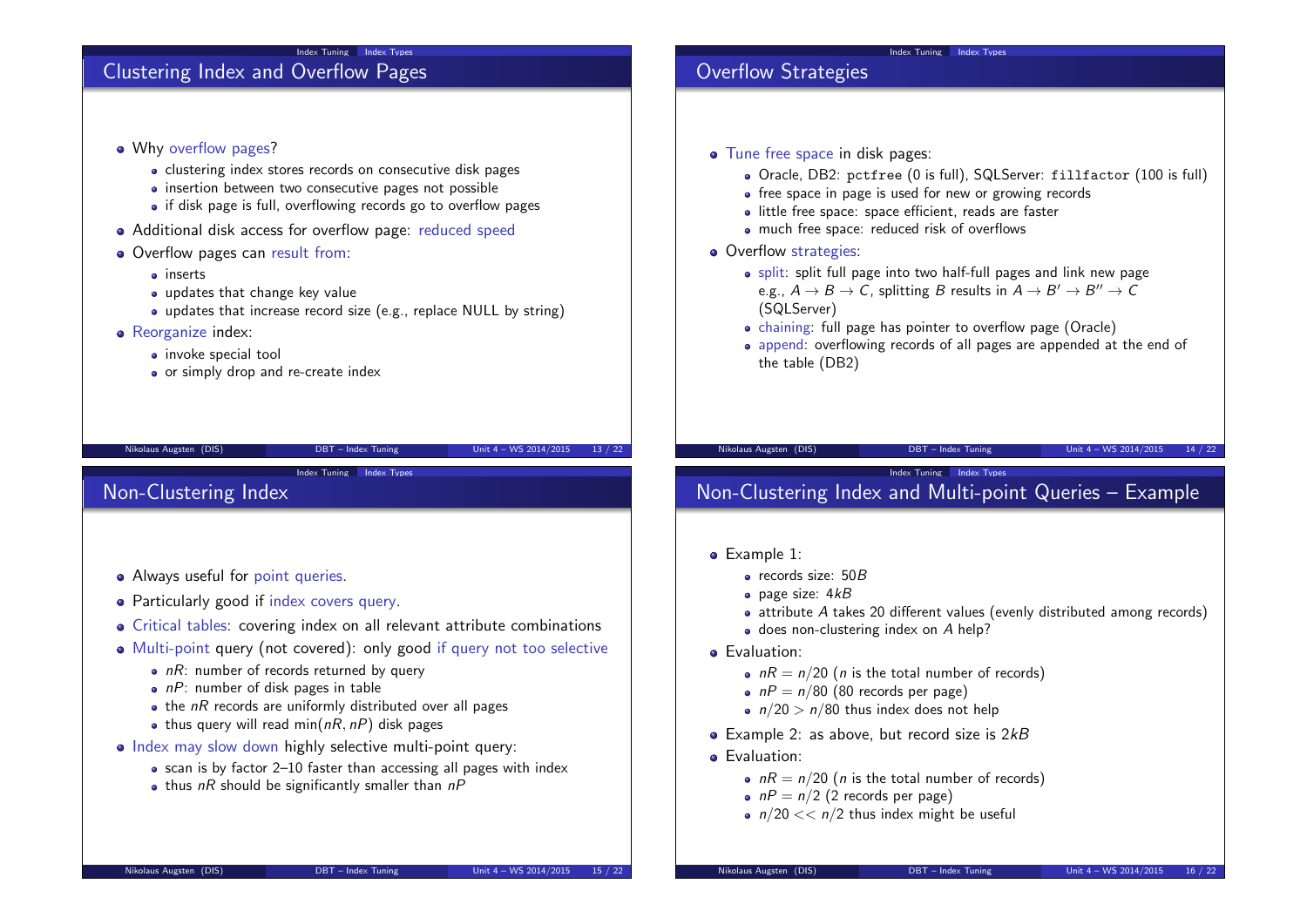## Clustering vs. Non-Clustering Index



- multi-point query with selectivity 100/1M records (0.01%)
- clustering index much faster than non-clustering index
- full table scan (no index) orders of magnitude slower than index

DB2 UDB V7.1, Oracle 8.1, SQL Server 7 on Windows 2000

Nikolaus Augsten (DIS) DBT – Index Tuning Unit 4 – WS 2014/2015 17 / 22

Index Tuning Index Types

Non-Clustering vs. Table Scan



- o query: range query
- non clustering: non-clustering non-covering index
- scan: no index, i.e., table scan required
- $\bullet$  index is faster if less than 15% of the records are selected

DB2 UDB V7.1 Windows 2000

#### Nikolaus Augsten (DIS) DBT – Index Tuning Unit 4 – WS 2014/2015 19 / 22

### Index Tuning Index Types Covering vs. Non-Covering Index



- **•** prefix match query on sequence of attributes
- covering: index covers query, query condition on prefix
- covering, not ordered: index covers query, but condition not prefix
- non-clustering: non-covering index, query condition on prefix
- clustering: sparse index, query condition on prefix

#### SQL Server 7 on Windows 2000

Index Tuning Index Types

#### Nikolaus Augsten (DIS) DBT – Index Tuning Unit 4 – WS 2014/2015 18 / 22

### Index Maintenance - DB2



- query: batch of 100 multi-point queries, pctfree=0 (data pages full)
- **•** performance degrades with insertion
- overflow records simply appended
- query traverses index and then scans all overflow records
- **•** reorganization helps

DB2 UDB V7.1 on Windows 2000

Nikolaus Augsten (DIS) DBT – Index Tuning Unit 4 – WS 2014/2015 20 / 22